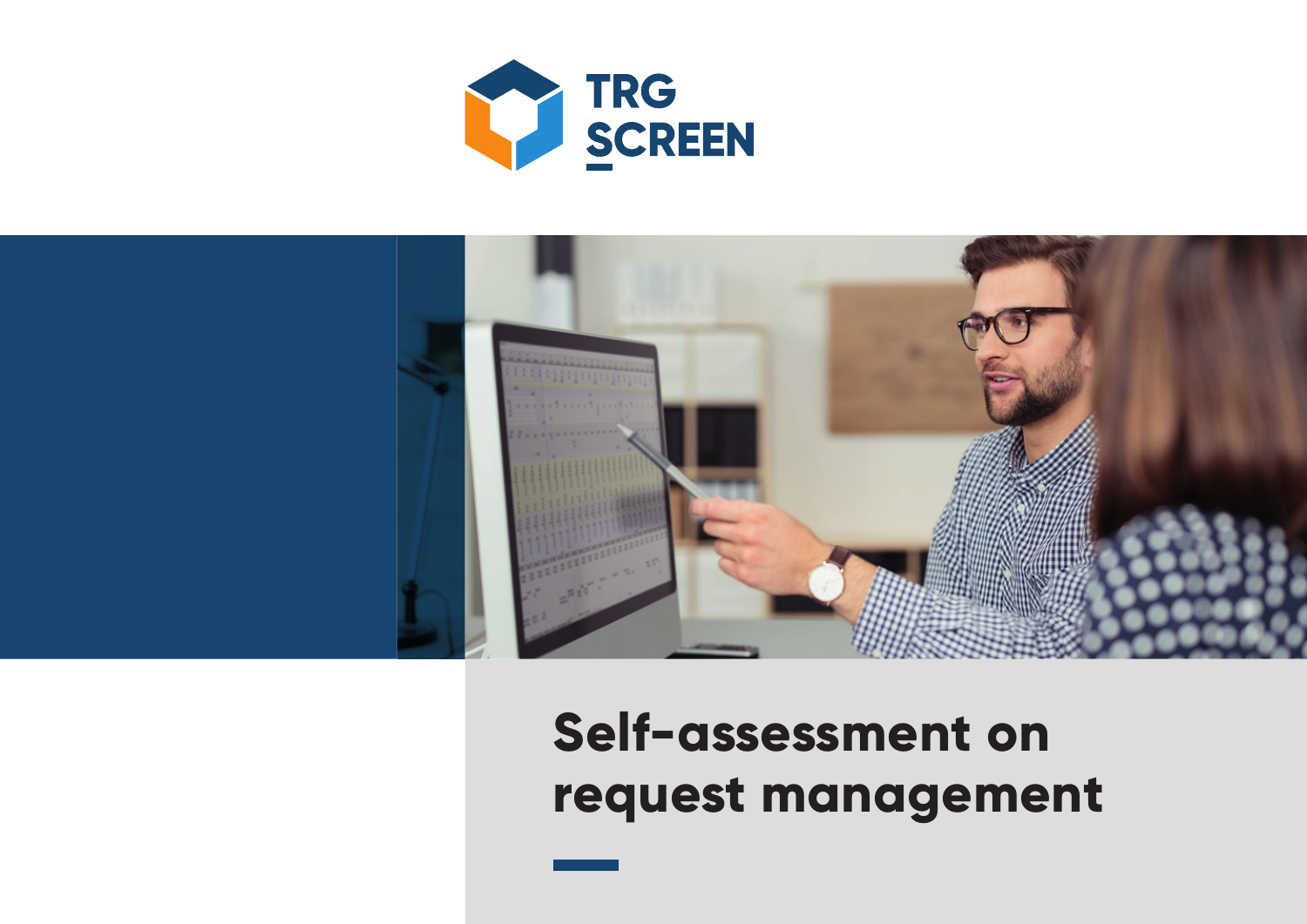# **Self-assessment on request management**

If you're using spreadsheets, email, folders or shared inboxes, task lists and the occasional sticky note to manage the flow of queries, you're not alone – these 'good enough' approaches are common throughout many organizations.

But it's easy to overlook the hidden costs of 'good enough':

- **•** Urgent or critical requests that fall through the cracks
- **•** Missed deadlines
- **•** Valuable time spent on data administration and other low-visibility tasks
- **•** Work in progress going 'invisible' when members of staff are out or unavailable.

Perhaps most fundamentally, the manual processes so many organizations rely on make it difficult if not impossible to determine the value and impact of request management services on the business. We know it's valuable, but how valuable? And how can we increase the value?

## **Enter workflow tools**

Request management workflow tools launch your service from good enough to best practice. These platforms take over the heavy lifting of data management involved with a busy enquiry service. Instead of spending time managing the data associated with requests (from whom, by when, focused on what…?) your staff are freed up to do what they do best: creative problem solving, customer service and collaboration.

At the same time, request management workflow tools provide intuitive dashboards and centralized reporting, giving you instant visibility into the status of everything in the system. You can thus predict changes in capacity requirements, generate progress reports, and measure value.

Wondering if you can achieve these benefits? Use this simple self-assessment to identify the gaps between your current practice and best practice, and see how a request management workflow tool could move you from good to great.

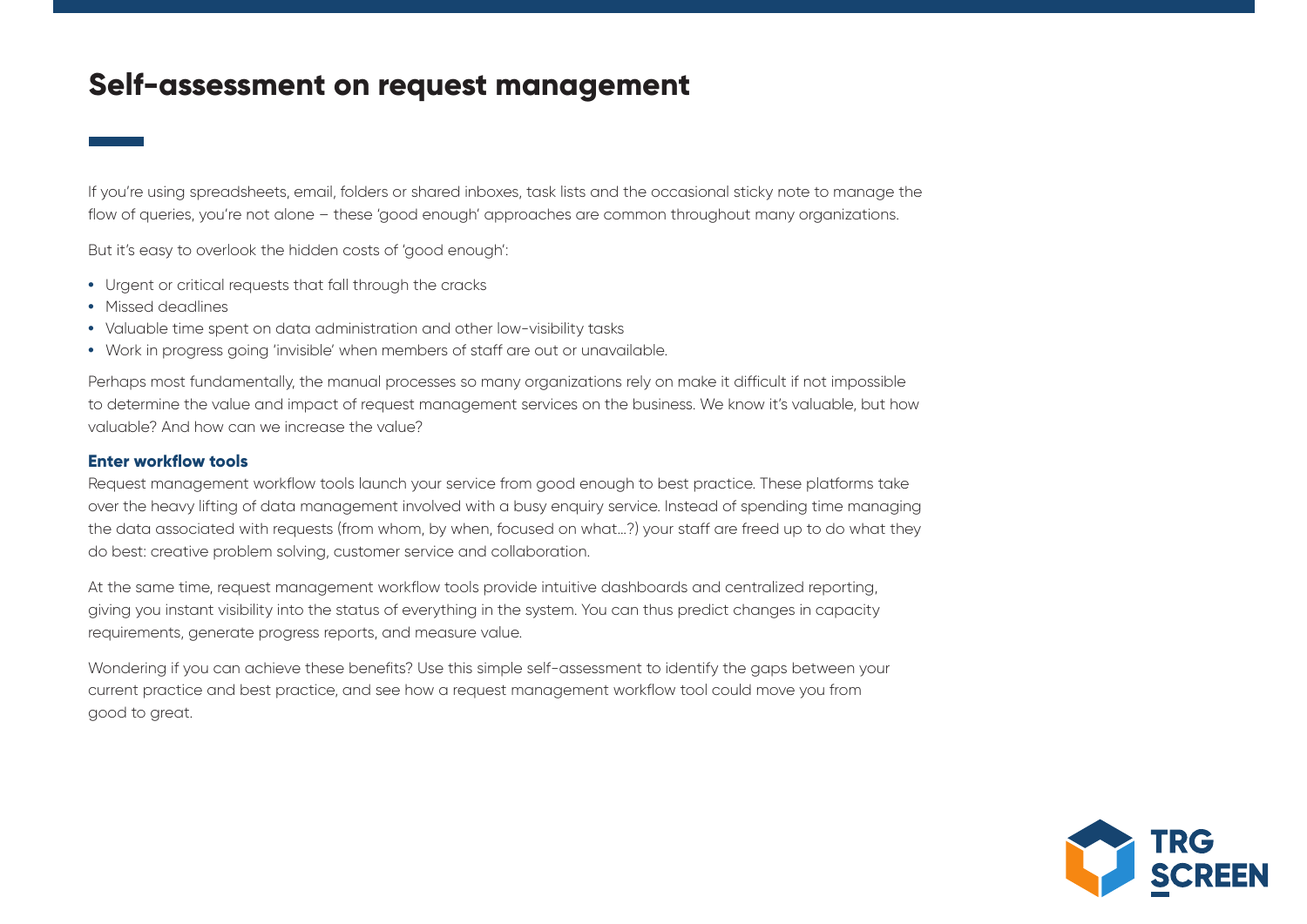## **Self-assessment – From current practice to best practice**

Fill out the form digitally and save your responses before returning, or print the document to fill out your responses. For each statement regarding request management, select **Y** or **N**.

#### **Intake of requests**

|                                                                                       | v |  |
|---------------------------------------------------------------------------------------|---|--|
| We have a single funnel through which all requests are handled, regardless of source. |   |  |
| Our guidelines for which types of requests we handle are clear.                       |   |  |
| We have and adhere to internal rules for how requests are assigned to team members.   |   |  |
| We do not spend time manually entering information about incoming requests.           |   |  |
| <b>Subtotal</b>                                                                       | 0 |  |

## **Response to requests**

| The processes by which requests are handled are documented and accurate.                                             |  |  |
|----------------------------------------------------------------------------------------------------------------------|--|--|
| Documentation of request response (dates, times, what happened) are built into our management systems and processes. |  |  |
| We do not spend time manually entering information about request response.                                           |  |  |
| <b>Subtotal</b>                                                                                                      |  |  |

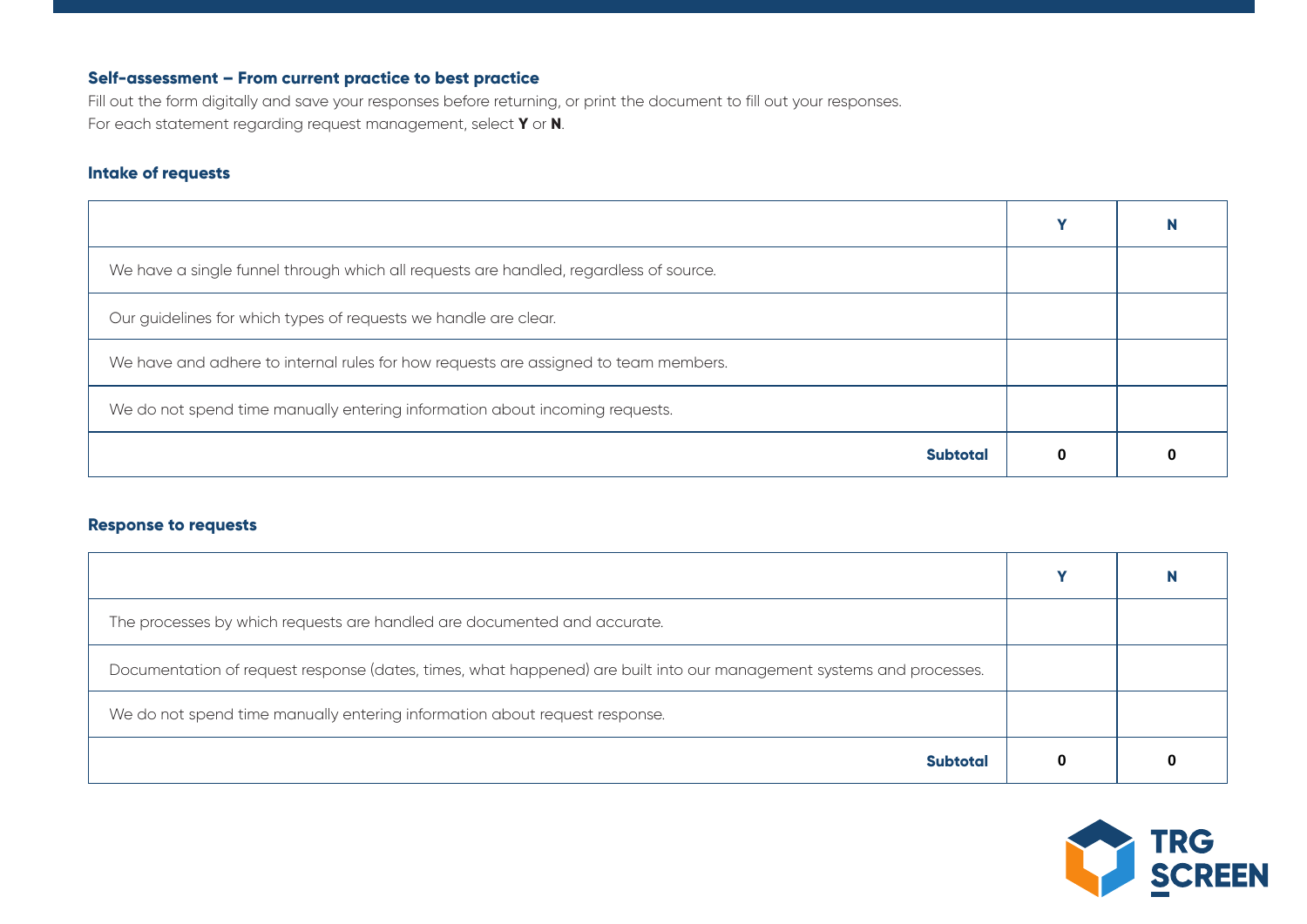# **Workflow management**

|                                                                                                                                                                                              | v |  |
|----------------------------------------------------------------------------------------------------------------------------------------------------------------------------------------------|---|--|
| It is easy to get an overview of volume and types of requests in the system at any time.                                                                                                     |   |  |
| Our visibility into overall workflow enables us to calculate the value of this service.                                                                                                      |   |  |
| Our visibility into overall workflow enables us to predict and manage capacity and timelines.                                                                                                |   |  |
| We do not spend time manually generating reports about our request management process.                                                                                                       |   |  |
| Our support team, though spread across many locations, collaborates on the workflow seamlessly.<br>(If you have a team of one or if everyone works in the same place, leave this one blank.) |   |  |
| <b>Subtotal</b>                                                                                                                                                                              |   |  |

# **Totals by category**

Enter the total number of Y and N responses for each category:

|                      | v |  |
|----------------------|---|--|
| Intake of requests   |   |  |
| Response to requests |   |  |
| Workflow management  |   |  |
| <b>Totals</b>        |   |  |

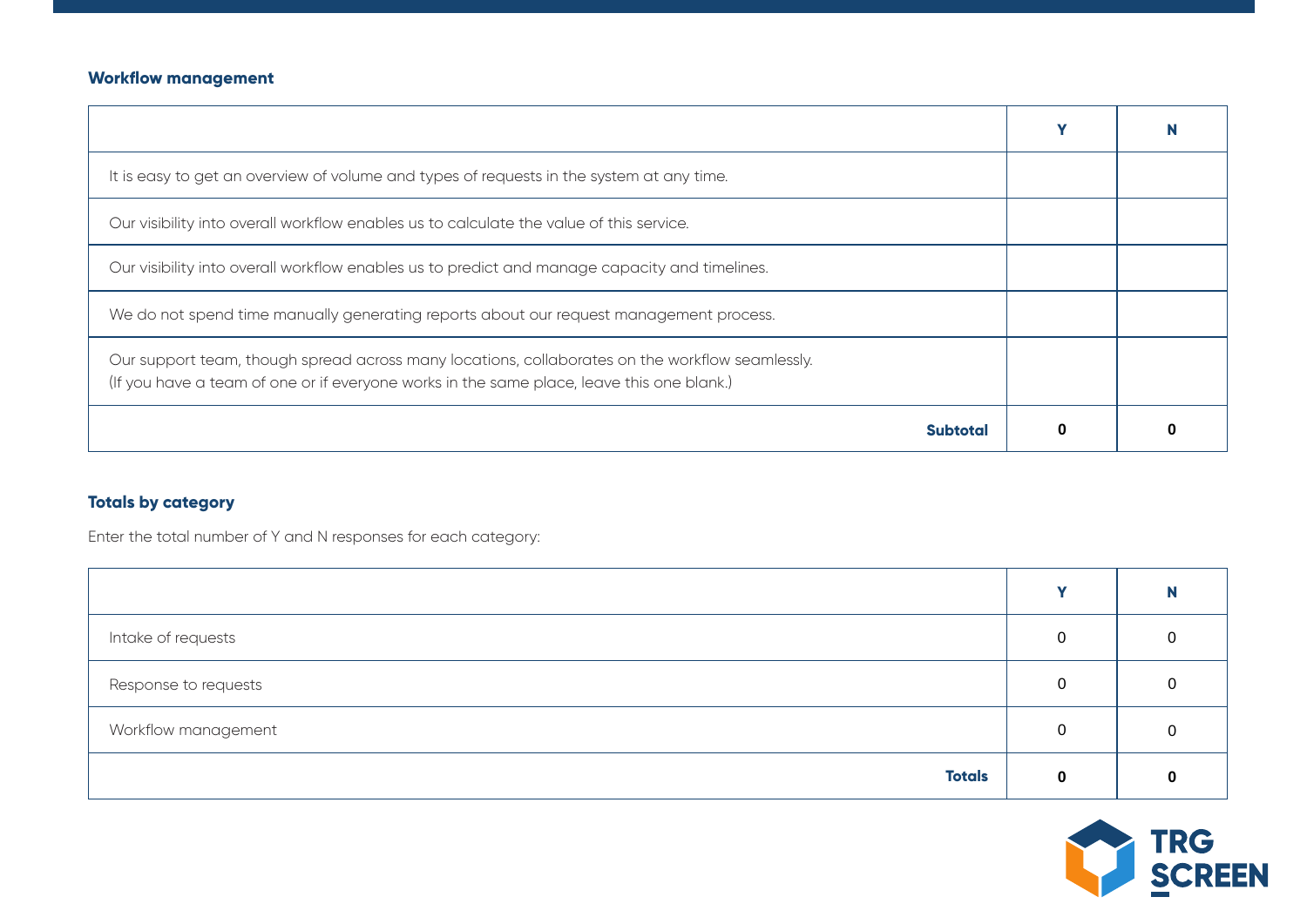# **Interpreting your score**

Count the number of '**Y**' responses you have, and compare your score:

| 9 or more: | Your workflow for managing requests aligns with best practice.                                                                                                                                   |  |
|------------|--------------------------------------------------------------------------------------------------------------------------------------------------------------------------------------------------|--|
| $6$ to 8:  | Many elements of your workflow are working well; if your Ns are clustered in a particular area,<br>take a closer look at what it would take to improve that specific area of request management. |  |
|            | Fewer than 6: Consider the benefits in time savings, reduced errors, improved reporting and overall                                                                                              |  |

management by strengthening your request management workflow and systems.

**Validate the importance of best practice**

It's one thing to spot the gaps between current practice and best practice; it's another to decide to invest in the work required to make improvements.

Use this section to articulate how your organization, internal customers and stakeholders can benefit from investing in improvements to the workflow of request management.

First, go back to your self-assessment and highlight those statements for which:

- **•** You selected '**N**'
- **•** Are of greatest importance to your stakeholders and organization.

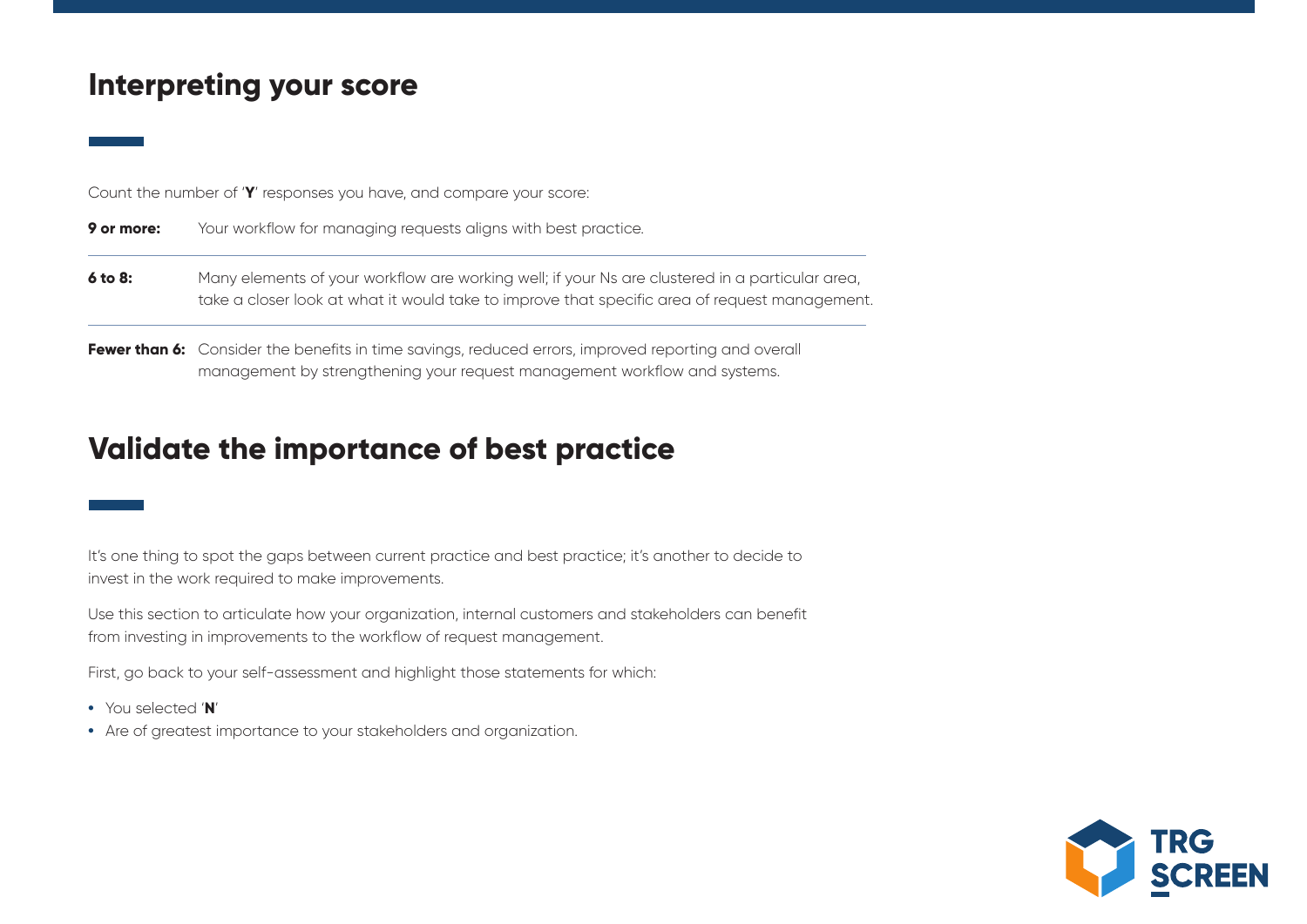Next, list up to four improvements you would like to make to your request management workflow, based on this assessment. For each improvement, add a few notes about what the specific benefits to your organization will be once these improvements are made.

|                         | <b>Desired improvement</b> | <b>Benefit to organization</b> |
|-------------------------|----------------------------|--------------------------------|
| ч                       |                            |                                |
|                         |                            |                                |
| $\overline{\mathbf{2}}$ |                            |                                |
|                         |                            |                                |
| 3                       |                            |                                |
|                         |                            |                                |
| 4                       |                            |                                |
|                         |                            |                                |

Every improvement you make can lead to long-term benefits of efficiency, quality, reporting and value, as long as you work from a clear vision of what 'success' looks like. Discuss these results with your colleagues to gauge the balance of effort vs. impact and the ROI of investing in improvements.